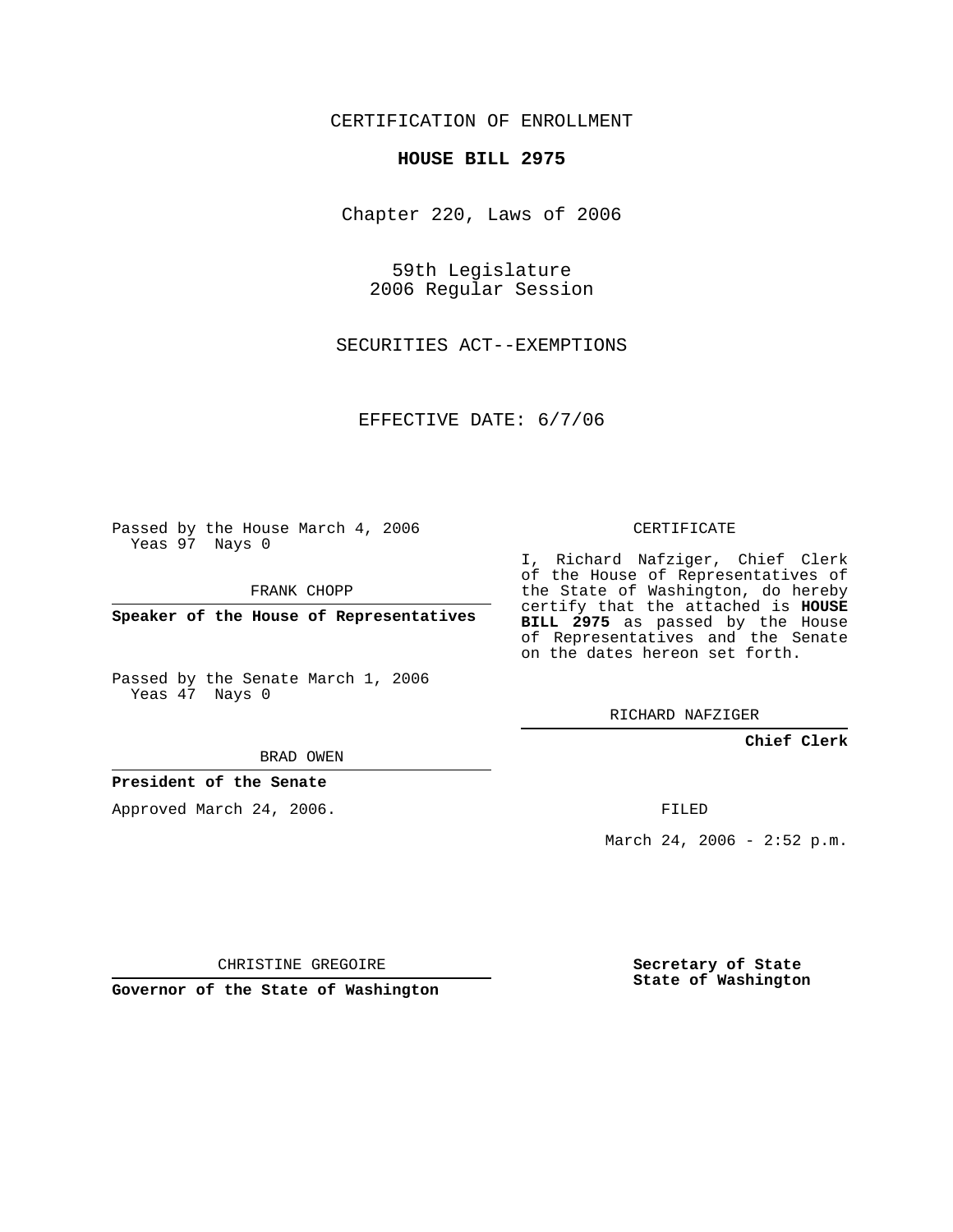## **HOUSE BILL 2975** \_\_\_\_\_\_\_\_\_\_\_\_\_\_\_\_\_\_\_\_\_\_\_\_\_\_\_\_\_\_\_\_\_\_\_\_\_\_\_\_\_\_\_\_\_

\_\_\_\_\_\_\_\_\_\_\_\_\_\_\_\_\_\_\_\_\_\_\_\_\_\_\_\_\_\_\_\_\_\_\_\_\_\_\_\_\_\_\_\_\_

## AS AMENDED BY THE SENATE

Passed Legislature - 2006 Regular Session

**State of Washington 59th Legislature 2006 Regular Session By** Representatives Newhouse, Kirby and Dunn

Read first time 01/17/2006. Referred to Committee on Financial Institutions & Insurance.

 AN ACT Relating to exempt transactions under the securities act of Washington; and amending RCW 21.20.320.

BE IT ENACTED BY THE LEGISLATURE OF THE STATE OF WASHINGTON:

 **Sec. 1.** RCW 21.20.320 and 1998 c 15 s 14 are each amended to read as follows:

 The following transactions are exempt from RCW 21.20.040 through 21.20.300 and 21.20.327 except as expressly provided:

 (1) Any isolated transaction, or sales not involving a public offering, whether effected through a broker-dealer or not; or any transaction effected in accordance with any rule by the director establishing a nonpublic offering exemption pursuant to this subsection where registration is not necessary or appropriate in the public interest or for the protection of investors.

 (2) Any nonissuer transaction by a registered salesperson of a registered broker-dealer, and any resale transaction by a sponsor of a unit investment trust registered under the Investment Company Act of 1940 pursuant to any rule adopted by the director.

 (3) Any nonissuer transaction effected by or through a registered broker-dealer pursuant to an unsolicited order or offer to buy; but the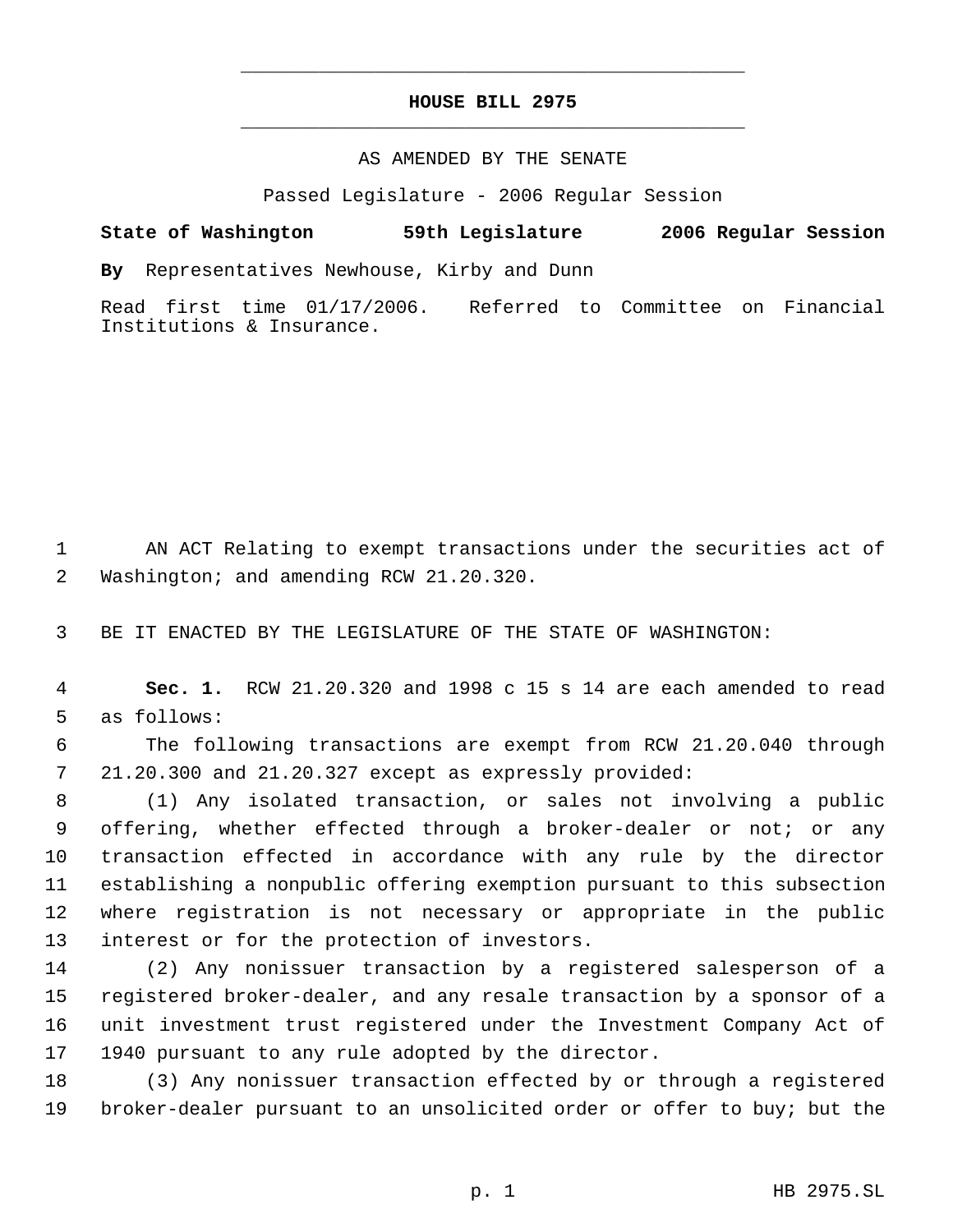director may by rule require that the customer acknowledge upon a specified form that the sale was unsolicited, and that a signed copy of each such form be preserved by the broker-dealer for a specified period.

 (4) Any transaction between the issuer or other person on whose behalf the offering is made and an underwriter, or among underwriters.

 (5) Any transaction in a bond or other evidence of indebtedness secured by a real or chattel mortgage or deed of trust, or by an agreement for the sale of real estate or chattels, if the entire mortgage, deed of trust, or agreement, together with all the bonds or other evidences of indebtedness secured thereby, is offered and sold as a unit. A bond or other evidence of indebtedness is not offered and sold as a unit if the transaction involves:

 (a) A partial interest in one or more bonds or other evidences of indebtedness secured by a real or chattel mortgage or deed of trust, or 16 by an agreement for the sale of real estate or chattels; or

 (b) One of multiple bonds or other evidences of indebtedness secured by one or more real or chattel mortgages or deeds of trust, or agreements for the sale of real estate or chattels, sold to more than one purchaser as part of a single plan of financing; or

 (c) A security including an investment contract other than the bond or other evidence of indebtedness.

 (6) Any transaction by an executor, administrator, sheriff, marshal, receiver, trustee in bankruptcy, guardian, or conservator.

 (7) Any transaction executed by a bona fide pledgee without any purpose of evading this chapter.

 (8) Any offer or sale to a bank, savings institution, trust company, insurance company, investment company as defined in the Investment Company Act of 1940, pension or profit-sharing trust, or other financial institution or institutional buyer, or to a broker- dealer, whether the purchaser is acting for itself or in some fiduciary capacity.

 (9) Any transaction effected in accordance with the terms and conditions of any rule adopted by the director if:

 (a) The aggregate offering amount does not exceed five million dollars; and

 (b) The director finds that registration is not necessary in the public interest and for the protection of investors.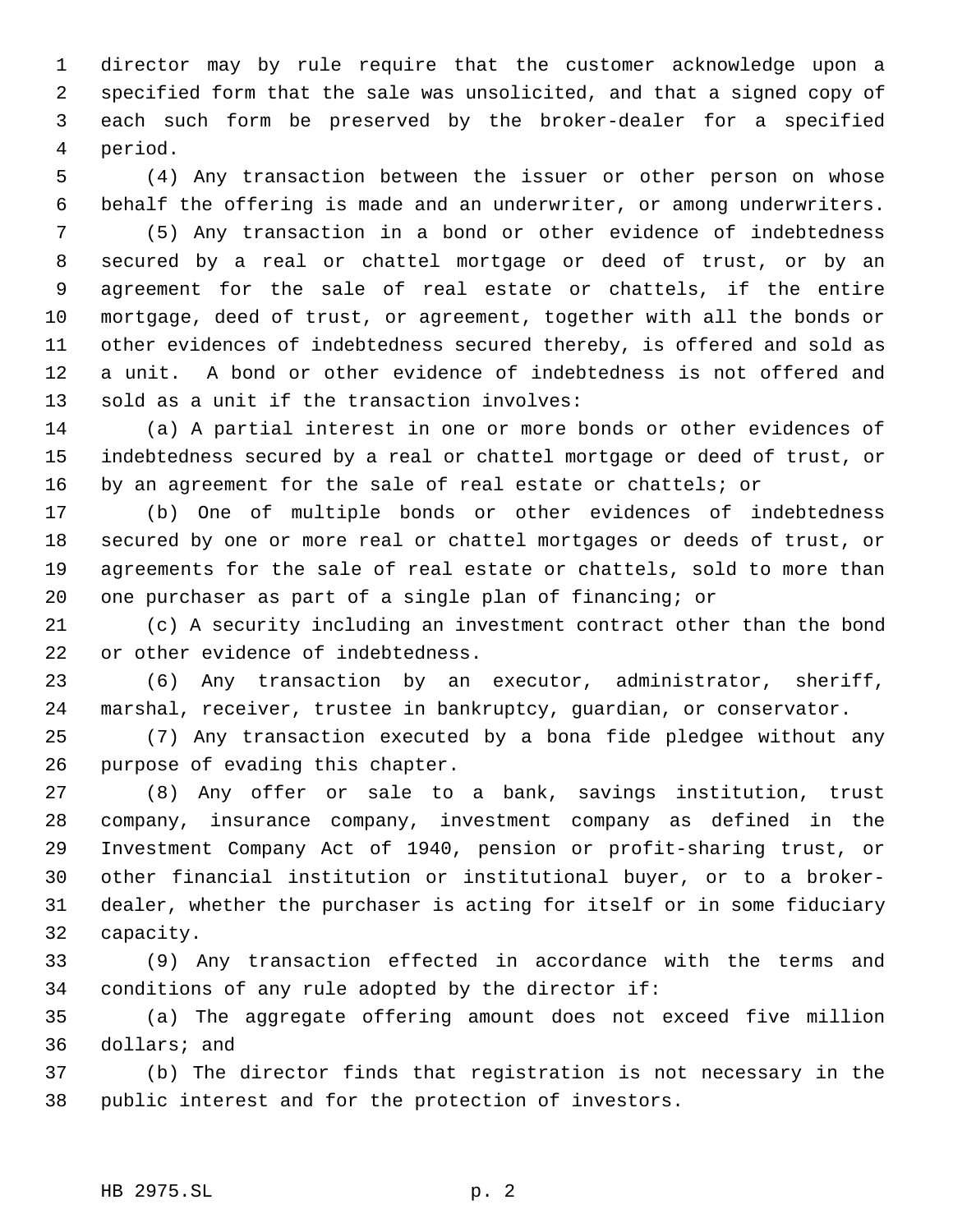(10) Any offer or sale of a preorganization certificate or subscription if (a) no commission or other remuneration is paid or given directly or indirectly for soliciting any prospective subscriber, (b) the number of subscribers does not exceed ten, and (c) no payment is made by any subscriber.

 (11) Any transaction pursuant to an offer to existing security holders of the issuer, including persons who at the time of the transaction are holders of convertible securities, nontransferable warrants, or transferable warrants exercisable within not more than ninety days of their issuance, if (a) no commission or other remuneration (other than a standby commission) is paid or given directly or indirectly for soliciting any security holder in this state, or (b) the issuer first files a notice specifying the terms of the offer and the director does not by order disallow the exemption within the next five full business days.

 (12) Any offer (but not a sale) of a security for which registration statements have been filed under both this chapter and the Securities Act of 1933 if no stop order or refusal order is in effect and no public proceeding or examination looking toward such an order is pending under either act.

 (13) The issuance of any stock dividend, whether the corporation distributing the dividend is the issuer of the stock or not, if nothing of value is given by stockholders for the distribution other than the surrender of a right to a cash dividend where the stockholder can elect to take a dividend in cash or stock.

 (14) Any transaction incident to a right of conversion or a statutory or judicially approved reclassification, recapitalization, reorganization, quasi reorganization, stock split, reverse stock split, merger, consolidation, or sale of assets.

 (15) The offer or sale by a registered broker-dealer, or a person exempted from the registration requirements pursuant to RCW 21.20.040, acting either as principal or agent, of securities previously sold and distributed to the public: PROVIDED, That:

 (a) Such securities are sold at prices reasonably related to the current market price thereof at the time of sale, and, if such broker- dealer is acting as agent, the commission collected by such broker-dealer on account of the sale thereof is not in excess of usual and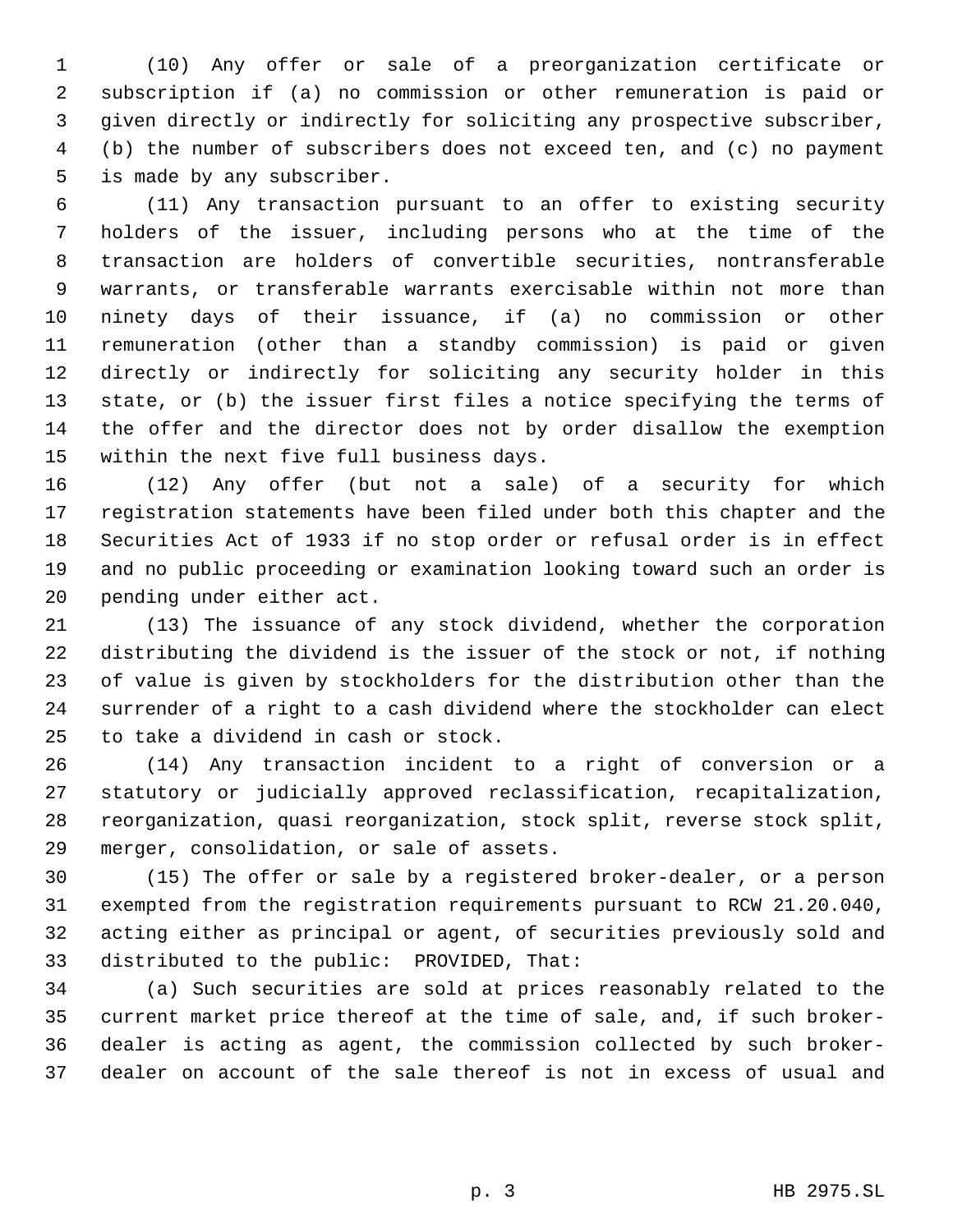customary commissions collected with respect to securities and transactions having comparable characteristics;

 (b) Such securities do not constitute the whole or a part of an unsold allotment to or subscription or participation by such broker- dealer as an underwriter of such securities or as a participant in the distribution of such securities by the issuer, by an underwriter or by a person or group of persons in substantial control of the issuer or of the outstanding securities of the class being distributed; and

 (c) The security has been lawfully sold and distributed in this state or any other state of the United States under this or any act regulating the sale of such securities.

 (16) Any transaction by a mutual or cooperative association meeting the requirements of (a) and (b) of this subsection:

(a) The transaction:

(i) Does not involve advertising or public solicitation; or

(ii) Involves advertising or public solicitation, and:

 (A) The association first files a notice of claim of exemption on a form prescribed by the director specifying the terms of the offer and the director does not by order deny the exemption within the next ten full business days; or

 (B) The association is an employee cooperative and identifies itself as an employee cooperative in advertising or public solicitation.

(b) The transaction involves an instrument or interest, that:

 (i)(A) Qualifies its holder to be a member or patron of the association;

 (B) Represents a contribution of capital to the association by a person who is or intends to become a member or patron of the association;

 (C) Represents a patronage dividend or other patronage allocation; or

 (D) Represents the terms or conditions by which a member or patron purchases, sells, or markets products, commodities, or services from, to, or through the association; and

 (ii) Is nontransferable except in the case of death, operation of law, bona fide transfer for security purposes only to the association, 37 a bank, or other financial institution, intrafamily transfer,  $((\theta \cdot \mathbf{r}))$ 38 transfer to an existing member or person who will become a member, or